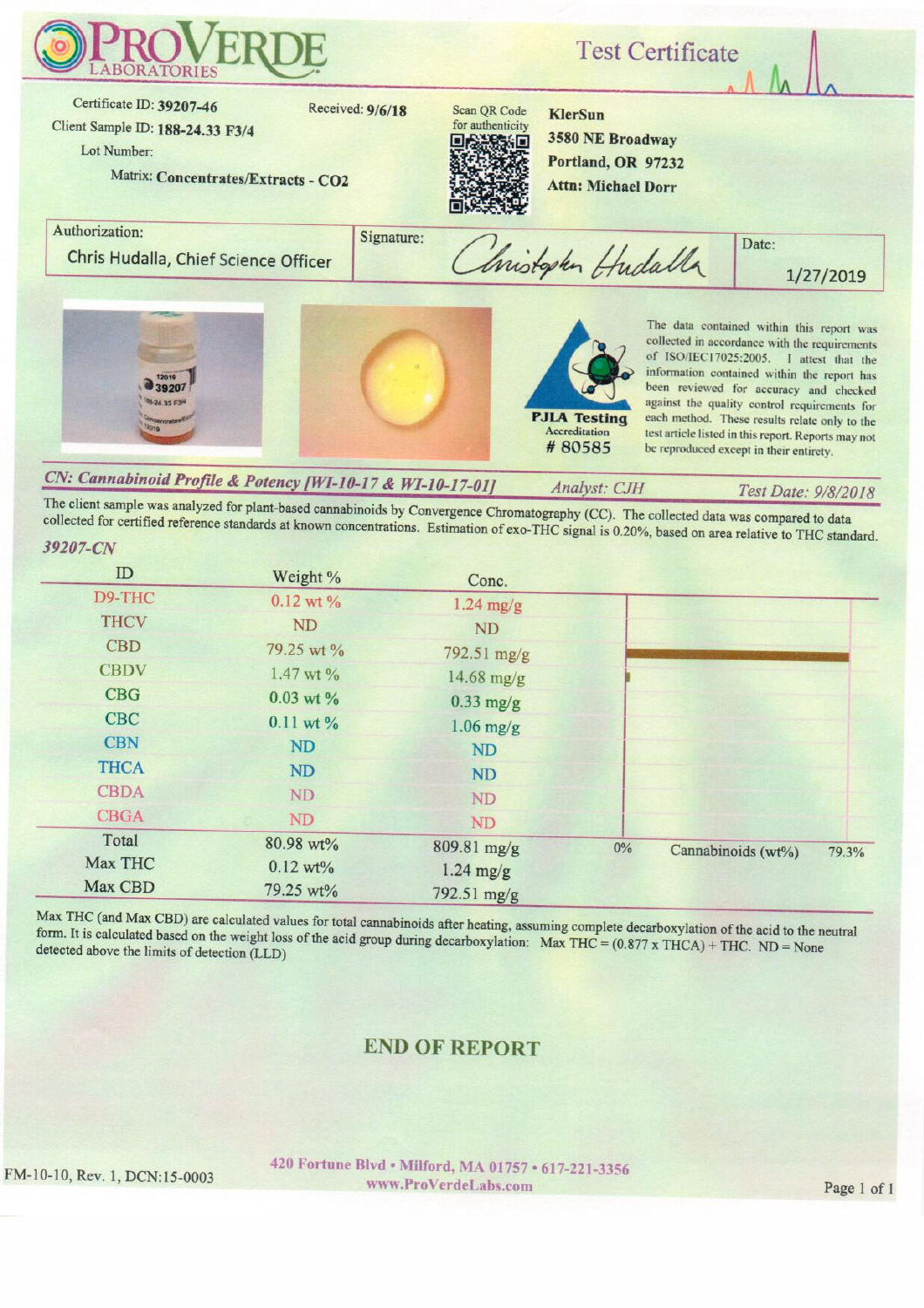

info@lightscale.com ORELAP #4112 OLCC #010-1003340D344

## 188-24.33-F3/F4

Klersun LLC 3580 NE Broadway Portland, OR 97232 310-728-0559

### Sample Type: Other Sample Date: 1/7/2019 Analysis Date: 1/1/2019 Report Date: 1/10/2019

#### Metrc Batch ID:

Client's Batch ID: Harvest/Process Date: Report ID:

### **LS-190110-74**

## **Compliance**

**Pesticides Example 2 Pass** Within limits **Analysis Date: 1/7/2019 Pass**  $\odot$  **Pass**  $\odot$ 

Solvents **Mithin limits** Within limits Analysis Date: 1/8/2019 **Pass** ⊘



Lab Director



Chief Science Officer

This data cannot be used for OLCC or OHA compliance for usable marijuana or marijuana products and is provided for Research and compliance for usable marijuana or marijuana<br>products and is provided for Research and<br>Development purposes only.



Lightscale Labs is accredited by ORELAP (Lab #4112) for analysis in compliance with OAR 333-064 and OAR 333-007. Results pertain to submitted samples only. Unless otherwise noted, samples were received in good condition and Quality Control samples met acceptance criteria. This Certificate shall not be reproduced except in full, without the written approval of Lightscale Labs. Test results valid for one year. Results marked with an asterisk (\*) are not within scope of accreditation and for informational purposes only. **1 of 7**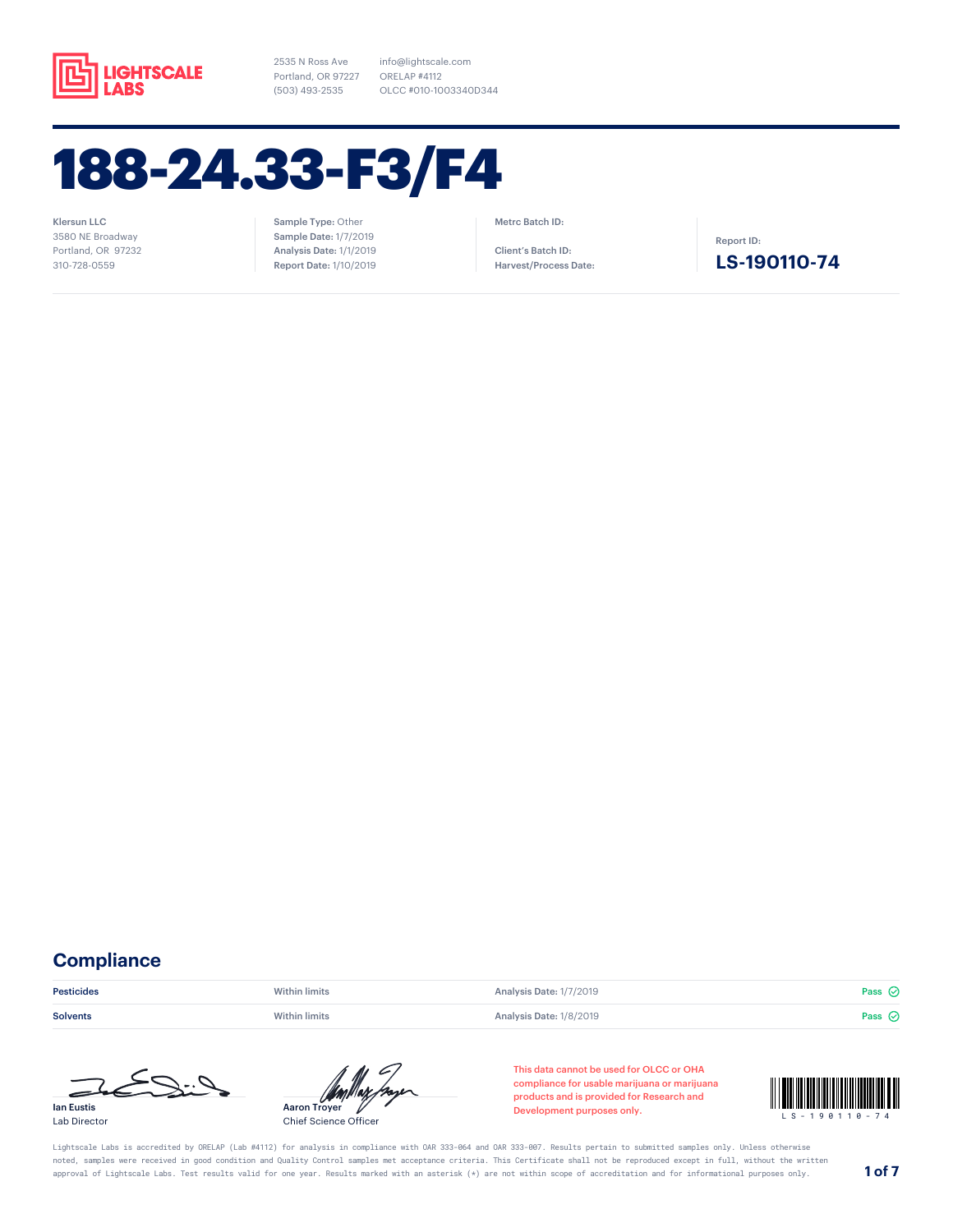

Sample Type: Other Sample Date: 1/7/2019 Analysis Date: 1/1/2019 Report Date: 1/10/2019

info@lightscale.com ORELAP #4112 OLCC #010-1003340D344

# 188-24.33-F3/F4

Klersun LLC 3580 NE Broadway Portland, OR 97232 310-728-0559



### **Terpenes\* Sample Data**

| Analyte             | Avg.      | <b>Notes</b> |                          |
|---------------------|-----------|--------------|--------------------------|
| β-Myrcene           | 0.278%    |              |                          |
| a-Bisabolol         | 0.247%    | L.           |                          |
| β-Caryophyllene     | 0.142%    |              | ÷                        |
| Limonene            | 0.120%    | ٠            |                          |
| Terpinolene         | 0.0978%   | ä,           |                          |
| Humulene            | 0.0744%   | ÷,           |                          |
| Selinadiene         | 0.0694%   | ÷,           |                          |
| $\beta$ -Pinene     | 0.0431%   | ۰            |                          |
| Linalool            | 0.0387%   | ä,           |                          |
| a-Terpineol         | 0.0341%   |              |                          |
| a-Pinene            | 0.0314%   |              |                          |
| Azulene             | <b>ND</b> |              |                          |
| Borneol             | <b>ND</b> |              |                          |
| Camphene            | <b>ND</b> |              |                          |
| Camphore            | <b>ND</b> |              |                          |
| Caryophyllene Oxide | <b>ND</b> |              |                          |
| Cedrol              | <b>ND</b> |              |                          |
| Cymene              | <b>ND</b> |              |                          |
| Eucalyptol          | <b>ND</b> | ä,           |                          |
| Fenchol             | <b>ND</b> |              | $\sim$                   |
| Fenchone            | <b>ND</b> |              |                          |
| Geraniol            | <b>ND</b> |              |                          |
| Geranyl Acetate     | <b>ND</b> |              |                          |
| Guaiol              | <b>ND</b> |              |                          |
| Isoborneol          | <b>ND</b> |              |                          |
| Isopulegol          | <b>ND</b> |              |                          |
| Nerol               | <b>ND</b> |              |                          |
| Pulegone            | <b>ND</b> |              |                          |
| Sabinene            | <b>ND</b> |              |                          |
| Sabinene Hydrate    | <b>ND</b> |              |                          |
| Valencene           | <b>ND</b> |              |                          |
| cis-Nerolidol       | <b>ND</b> |              |                          |
| trans-Nerolidol     | <b>ND</b> |              |                          |
| ∆3-Carene           | <b>ND</b> | ۰            | $\overline{\phantom{a}}$ |

| Client's Batch ID:           |  |
|------------------------------|--|
| <b>Harvest/Process Date:</b> |  |

Metrc Batch ID:

Terpene Analysis Date: 1/9/2019 Terpene Batch ID: TRP\_010919A

Method: JAOAC 2015.1 Unit: %

**LS-190110-74**

Report ID:

| Analyte              | Avg.      | <b>Notes</b> |  |
|----------------------|-----------|--------------|--|
| a-Cedrene            | <b>ND</b> |              |  |
| $a$ -Ocimene         | <b>ND</b> |              |  |
| g-Phellandrene       | <b>ND</b> |              |  |
| a-Terpinene          | <b>ND</b> |              |  |
| <b>B-Farnesene 1</b> | <b>ND</b> |              |  |
| <b>B-Farnesene 2</b> | <b>ND</b> |              |  |
| $\beta$ -Ocimene     | <b>ND</b> |              |  |
| y-Terpinene          | <b>ND</b> |              |  |
| y-Terpineol          | <b>ND</b> |              |  |
| Total                | 1.18%     |              |  |

Lightscale Labs is accredited by ORELAP (Lab #4112) for analysis in compliance with OAR 333-064 and OAR 333-007. Results pertain to submitted samples only. Unless otherwise noted, samples were received in good condition and Quality Control samples met acceptance criteria. This Certificate shall not be reproduced except in full, without the written approval of Lightscale Labs. Test results valid for one year. Results marked with an asterisk (\*) are not within scope of accreditation and for informational purposes only. **2 of 7**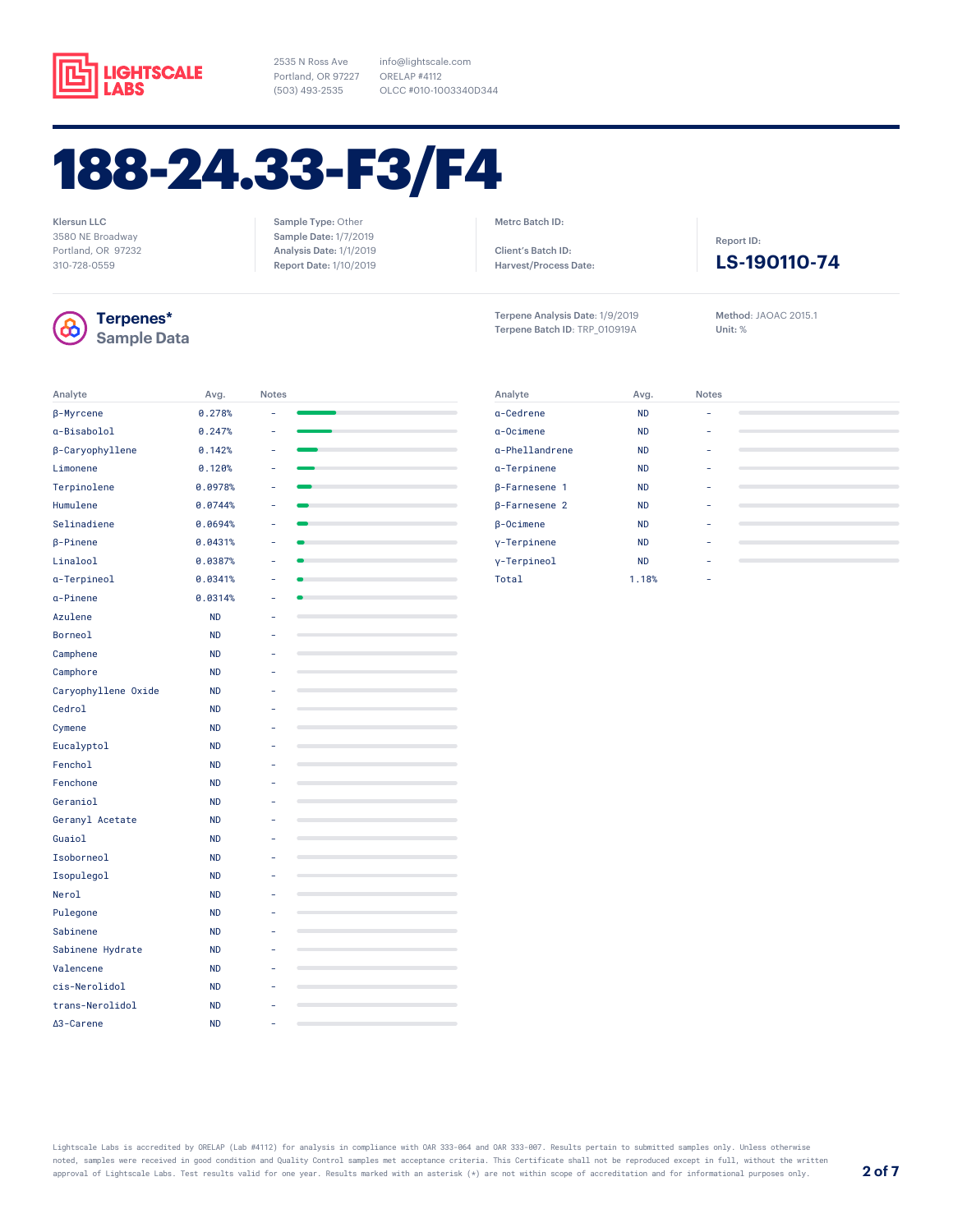

Sample Type: Other Sample Date: 1/7/2019 Analysis Date: 1/1/2019 Report Date: 1/10/2019

info@lightscale.com ORELAP #4112 OLCC #010-1003340D344

# 188-24.33-F3/F4

Klersun LLC 3580 NE Broadway Portland, OR 97232 310-728-0559

## Π

**Sample Data**

| Analyte             | <b>TFZ-GNP-ZHW</b> | Limits | LOQ | <b>Notes</b> | <b>Status</b> |
|---------------------|--------------------|--------|-----|--------------|---------------|
| Abamectin           | $<$ LOO            | 0.5    | 0.1 | L,           | Pass          |
| Acephate            | $<$ LOQ            | 0.4    | 0.1 |              | Pass          |
| Acequinocyl         | $-L00$             | 2.0    | 1.5 | ÷,           | Pass          |
| Acetamiprid         | $<$ LOO            | 0.2    | 0.1 | ä,           | Pass          |
| Aldicarb            | $<$ LOQ            | 0.4    | 0.1 | ÷            | Pass          |
| Azoxystrobin        | $<$ LOQ            | 0.2    | 0.1 | ٠            | Pass          |
| Bifenazate          | $<$ LOQ            | 0.2    | 0.1 | ä,           | Pass          |
| Bifenthrin          | $<$ LOQ            | 0.2    | 0.1 |              | Pass          |
| Boscalid            | $<$ LOQ            | 0.4    | 0.1 | ä,           | Pass          |
| Carbaryl            | $-L00$             | 0.2    | 0.1 | ٠            | Pass          |
| Carbofuran          | $<$ LOQ            | 0.2    | 0.1 | ÷            | Pass          |
| Chlorantraniliprole | $<$ LOQ            | 0.2    | 0.1 | ÷,           | Pass          |
| Chlorfenapyr        | $<$ LOQ            | 1.0    | 0.1 | ÷            | Pass          |
| Chlorpyrifos        | $<$ LOQ            | 0.2    | 0.1 | ä,           | Pass          |
| Clofentezine        | $<$ LOO            | 0.2    | 0.1 |              | Pass          |
| Cyfluthrin          | $<$ LOQ            | 1.0    | 0.5 |              | Pass          |
| Cypermethrin        | $<$ LOQ            | 1.0    | 0.1 | ä,           | Pass          |
| Daminozide          | $<$ LOQ            | 1.0    | 0.5 | ÷            | Pass          |
| Diazinon            | $<$ LOQ            | 0.2    | 0.1 | ٠            | Pass          |
| Dichlorvos (DDVP)   | $<$ LOQ            | 1.0    | 0.5 | ÷,           | Pass          |
| Dimethoate          | $<$ LOQ            | 0.2    | 0.1 | ä,           | Pass          |
| Ethoprophos         | $<$ LOQ            | 0.2    | 0.1 | ä,           | Pass          |
| Etofenprox          | $<$ LOQ            | 0.4    | 0.1 | ä,           | Pass          |
| Etoxazole           | $<$ LOQ            | 0.2    | 0.1 | ä,           | Pass          |
| Fenoxycarb          | $<$ LOQ            | 0.2    | 0.1 |              | Pass          |
| Fenpyroximate       | $<$ LOQ            | 0.4    | 0.1 | ÷            | Pass          |
| Fipronil            | $<$ LOQ            | 0.4    | 0.1 | ÷.           | Pass          |
| Flonicamid          | $<$ LOQ            | 1.0    | 0.1 | ä,           | Pass          |
| Fludioxonil         | $<$ LOQ            | 0.4    | 0.1 |              | Pass          |
| Hexythiazox         | $-L00$             | 1.0    | 0.1 | ٠            | Pass          |
| Imazalil            | $-L00$             | 0.2    | 0.1 | ÷,           | Pass          |
| Imidacloprid        | $<$ LOQ            | 0.4    | 0.1 | ٠            | Pass          |
| Kresoxim-methyl     | $<$ LOQ            | 0.4    | 0.1 | ÷            | Pass          |
| Malathion           | $-L00$             | 0.2    | 0.1 | L,           | Pass          |

| Metrc Batch ID: |  |
|-----------------|--|
|                 |  |

Client's Batch ID: Harvest/Process Date:

**Pesticides Pesticides** Analysis Date: 1/7/2019 Method: EN 15662 Pass Pesticides Batch ID: PST\_010719A

Method: EN 15662 Unit: μg/g (ppm)

Report ID:

**LS-190110-74**

| Analyte            | <b>TFZ-GNP-ZHW</b> | Limits | LOQ | <b>Notes</b>             | <b>Status</b> |
|--------------------|--------------------|--------|-----|--------------------------|---------------|
| Metalaxyl          | $<$ LOQ            | 0.2    | 0.1 |                          | Pass          |
| Methiocarb         | $<$ LOQ            | 0.2    | 0.1 | -                        | Pass          |
| Methomyl           | $<$ LOQ            | 0.4    | 0.1 | ä,                       | Pass          |
| Methyl Parathion   | $<$ LOQ            | 0.2    | 0.2 | -                        | Pass          |
| <b>MGK-264</b>     | $<$ LOQ            | 0.2    | 0.2 | ä,                       | Pass          |
| Myclobutanil       | $<$ LOQ            | 0.2    | 0.1 | ä,                       | Pass          |
| Naled              | $<$ LOQ            | 0.5    | 0.2 | -                        | Pass          |
| 0xamyl             | $<$ LOO            | 1.0    | 0.1 | $\overline{\phantom{0}}$ | Pass          |
| Paclobutrazol      | $<$ LOQ            | 0.4    | 0.1 | -                        | Pass          |
| Permethrins        | $<$ LOO            | 0.2    | 0.1 |                          | Pass          |
| Phosmet            | $<$ LOO            | 0.2    | 0.1 | -                        | Pass          |
| Piperonyl Butoxide | $<$ LOQ            | 2.0    | 0.1 |                          | Pass          |
| Prallethrin        | $<$ LOQ            | 0.2    | 0.1 | -                        | Pass          |
| Propiconazole      | $<$ LOQ            | 0.4    | 0.1 | -                        | Pass          |
| Propoxur           | $<$ LOQ            | 0.2    | 0.1 | -                        | Pass          |
| Pyrethrins         | $<$ LOQ            | 1.0    | 0.5 |                          | Pass          |
| Pyridaben          | $<$ LOQ            | 0.2    | 0.1 | -                        | Pass          |
| Spinosad           | $<$ LOQ            | 0.2    | 0.1 | -                        | Pass          |
| Spiromesifen       | $<$ LOQ            | 0.2    | 0.1 | -                        | Pass          |
| Spirotetramat      | $<$ LOQ            | 0.2    | 0.1 | -                        | Pass          |
| Spiroxamine        | $<$ LOQ            | 0.4    | 0.1 | ۰                        | Pass          |
| Tebuconazole       | $<$ LOQ            | 0.4    | 0.1 | -                        | Pass          |
| Thiacloprid        | $<$ LOQ            | 0.2    | 0.1 | -                        | Pass          |
| Thiamethoxam       | $-L00$             | 0.2    | 0.1 |                          | Pass          |
| Trifloxystrobin    | $<$ LOO            | 0.2    | 0.1 | ۰                        | Pass          |

Lightscale Labs is accredited by ORELAP (Lab #4112) for analysis in compliance with OAR 333-064 and OAR 333-007. Results pertain to submitted samples only. Unless otherwise noted, samples were received in good condition and Quality Control samples met acceptance criteria. This Certificate shall not be reproduced except in full, without the written approval of Lightscale Labs. Test results valid for one year. Results marked with an asterisk (\*) are not within scope of accreditation and for informational purposes only. **3 of 7**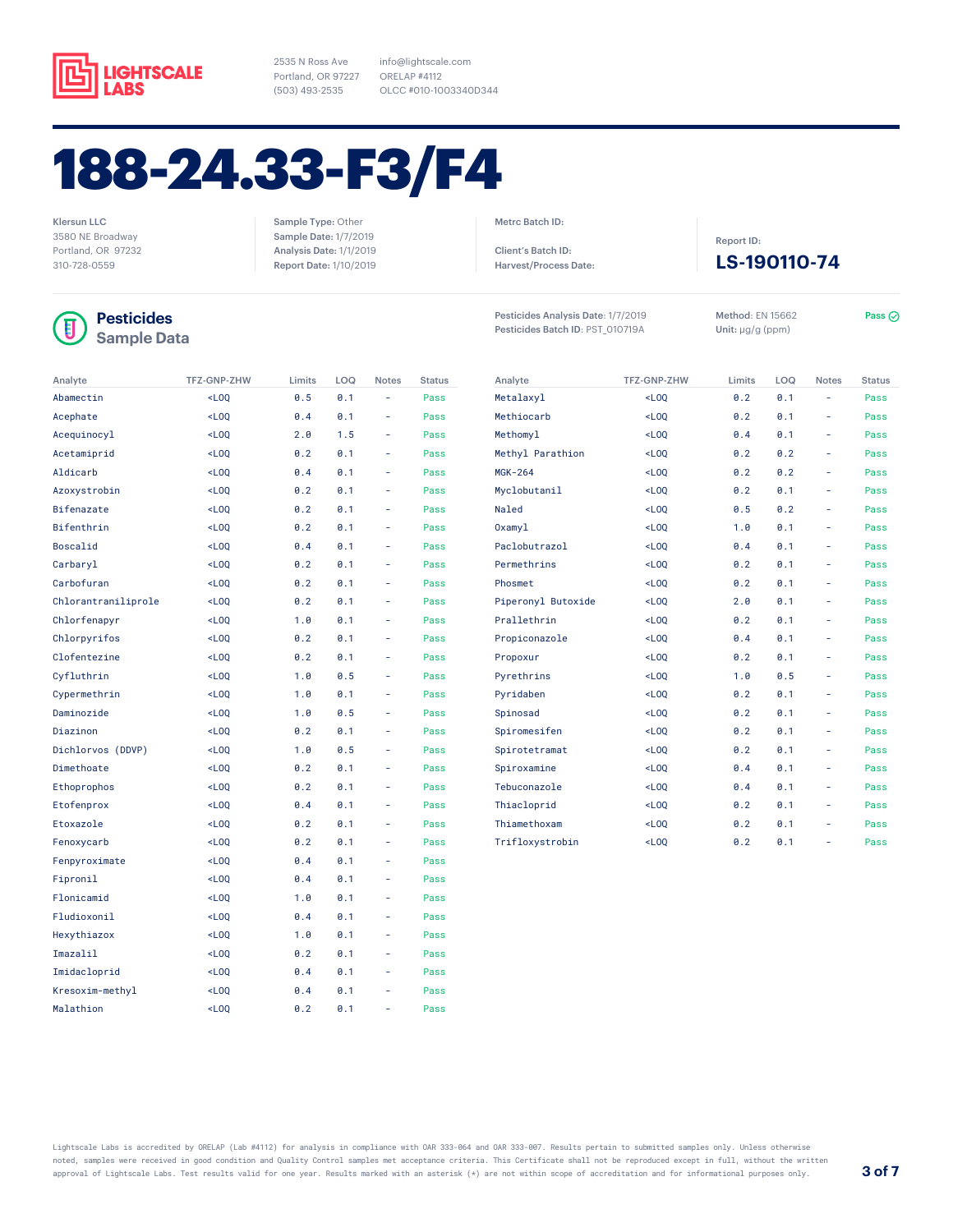

Report Date: 1/10/2019

info@lightscale.com ORELAP #4112 OLCC #010-1003340D344

# 188-24.33-F3/F4

Klersun LLC 3580 NE Broadway Portland, OR 97232 310-728-0559



Sample Type: Other Sample Date: 1/7/2019 Analysis Date: 1/1/2019 Metrc Batch ID:

Client's Batch ID: Harvest/Process Date:

Pesticides QC Analysis Date: 1/7/2019 Pesticides QC Batch ID: PST\_010719A

Report ID: **LS-190110-74**

Method: EN 15662 Unit: μg/g (ppm)

### Laboratory Pesticides Quality Control Results

| Method: EN 15662    |                        |     |              |                      | Units: ppm (µg/g) |             |            |              | Analysis date: 1/7/19 |                        |      |              |               |              |             |            | Batch ID: PST 010719A |
|---------------------|------------------------|-----|--------------|----------------------|-------------------|-------------|------------|--------------|-----------------------|------------------------|------|--------------|---------------|--------------|-------------|------------|-----------------------|
| <b>Pesticide</b>    | <b>Blank</b><br>Result | LOQ | <b>Notes</b> | <b>LCS</b><br>Result | LCS<br>Spike      | LCS%<br>Rec | Limits     | <b>Notes</b> | Pesticide             | <b>Blank</b><br>Result | LOQ. | <b>Notes</b> | LCS<br>Result | LCS<br>Spike | LCS%<br>Rec | Limits     | <b>Notes</b>          |
| Abamectin           | nd                     | 0.1 |              | 1.3                  | 1.0               | 129         | $50 - 150$ |              | Imazalil              | nd                     | 0.1  |              | 0.8           | 1.0          | 79          | $50 - 150$ |                       |
| Acephate            | nd                     | 0.1 |              | 1.1                  | 1.0               | 110         | $50 - 150$ |              | Imidacloprid          | nd                     | 0.1  |              | 1.0           | 1.0          | 105         | $50 - 150$ |                       |
| Acequinocyl         | nd                     | 1.0 |              | 0.6                  | 1.0               | 65          | $50 - 150$ |              | Kresoxim-methyl       | nd                     | 0.1  |              | 1.1           | 1.0          | 112         | $50 - 150$ |                       |
| Acetamiprid         | nd                     | 0.1 |              | 1.1                  | 1.0               | 106         | $50 - 150$ |              | Malathion             | nd                     | 0.1  |              | 1.1           | 1.0          | 108         | $50 - 150$ |                       |
| Aldicarb            | nd                     | 0.1 |              | 1.1                  | 1.0               | 106         | $50 - 150$ |              | Metalaxyl             | nd                     | 0.1  |              | 1.1           | 1.0          | 112         | $50 - 150$ |                       |
| Azoxystrobin        | nd                     | 0.1 |              | 1.1                  | 1.0               | 107         | $50 - 150$ |              | Methiocarb            | nd                     | 0.1  |              | 1.1           | 1.0          | 115         | $50 - 150$ |                       |
| Bifenthrin          | nd                     | 0.1 |              | 1.1                  | 1.0               | 113         | $50 - 150$ |              | Methomyl              | nd                     | 0.1  |              | 1.2           | 1.0          | 115         | $50 - 150$ |                       |
| Bifenazate          | nd                     | 0.1 |              | 1.2                  | 1.0               | 124         | $50 - 150$ |              | Methyl Parathion      | nd                     | 0.1  |              | 0.6           | 1.0          | 64          | $30 - 150$ |                       |
| <b>Boscalid</b>     | nd                     | 0.1 |              | 1.3                  | 1.0               | 126         | $50 - 150$ |              | <b>MGK-264</b>        | nd                     | 0.2  |              | 1.1           | 1.0          | 115         | $50 - 150$ |                       |
| Carbaryl            | nd                     | 0.1 |              | 1.0                  | 1.0               | 103         | $50 - 150$ |              | Myclobutanil          | nd                     | 0.1  |              | 1.1           | 1.0          | 106         | $50 - 150$ |                       |
| Carbofuran          | nd                     | 0.1 |              | 1.0                  | 1.0               | 102         | $50 - 150$ |              | Naled                 | nd                     | 0.1  |              | 1.0           | 1.0          | 96          | $50 - 150$ |                       |
| Chlorantraniliprole | nd                     | 0.1 |              | 1.0                  | 1.0               | 103         | $50 - 150$ |              | Oxamyl                | nd                     | 0.1  |              | 1.1           | 1.0          | 110         | $50 - 150$ |                       |
| Chlorfenapyr        | nd                     | 0.1 |              | 1.0                  | 1.0               | 96          | $50 - 150$ |              | Paclobutrazol         | nd                     | 0.1  |              | 1.0           | 1.0          | 96          | $50 - 150$ |                       |
| Chlorpyrifos        | nd                     | 0.1 |              | 1.1                  | 1.0               | 108         | $50 - 150$ |              | Permethrin            | nd                     | 0.1  |              | 1.0           | 1.0          | 104         | $50 - 150$ |                       |
| Clofentezine        | nd                     | 0.1 |              | 1.0                  | 1.0               | 98          | $50 - 150$ |              | Phosmet               | nd                     | 0.1  |              | 1.1           | 1.0          | 109         | $50 - 150$ |                       |
| Cyfluthrin          | nd                     | 0.5 |              | 1.3                  | 1.0               | 130         | $50 - 150$ |              | Piperonyl Butoxide    | nd                     | 0.1  |              | 1.0           | 1.0          | 103         | $50 - 150$ |                       |
| Cypermethrin        | nd                     | 0.1 |              | 1.1                  | 1.0               | 109         | $50 - 150$ |              | Prallethrin           | nd                     | 0.1  |              | 1.0           | 1.0          | 102         | $50 - 150$ |                       |
| Daminozide          | nd                     | 0.5 |              | 0.2                  | 1.0               | 20          | $10 - 150$ |              | Propiconazole         | nd                     | 0.1  |              | 1.1           | 1.0          | 109         | $50 - 150$ |                       |
| Diazinon            | nd                     | 0.1 |              | 1.1                  | 1.0               | 105         | $50 - 150$ |              | Propoxur              | nd                     | 0.1  |              | 1.0           | 1.0          | 103         | $50 - 150$ |                       |
| Dichlorvos          | nd                     | 0.5 |              | 1.0                  | 1.0               | 100         | $50 - 150$ |              | Pyrethrins            | nd                     | 0.2  |              | 1.1           | 1.0          | 114         | $50 - 150$ |                       |
| Dimethoate          | nd                     | 0.1 |              | 1.1                  | 1.0               | 111         | $50 - 150$ |              | Pyridaben             | nd                     | 0.1  |              | 1.0           | 1.0          | 100         | $50 - 150$ |                       |
| Ethoprophos         | nd                     | 0.1 |              | 1.0                  | 1.0               | 95          | $50 - 150$ |              | Spinosad A kps        | nd                     | 0.1  |              | 0.8           | 1.0          | 81          | $50 - 150$ |                       |
| Etofenprox          | nd                     | 0.1 |              | 1.1                  | 1.0               | 112         | $50 - 150$ |              | Spinosad D kps        | nd                     | 0.1  |              | 0.1           | 0.1          | 74          | $50 - 150$ |                       |
| Etoxazole           | nd                     | 0.1 |              | 1.1                  | 1.0               | 106         | $50 - 150$ |              | Spiromesifen          | nd                     | 0.1  |              | 1.1           | 1.0          | 115         | $50 - 150$ |                       |
| Fenoxycarb          | nd                     | 0.1 |              | 1.1                  | 1.0               | 112         | $50 - 150$ |              | Spirotetramat         | nd                     | 0.1  |              | 1.1           | 1.0          | 110         | $50 - 150$ |                       |
| Fenpyroximate       | nd                     | 0.1 |              | 1.0                  | 1.0               | 100         | $50 - 150$ |              | Spiroxamine           | nd                     | 0.1  |              | 0.7           | 1.0          | 69          | $50 - 150$ |                       |
| Fipronil            | nd                     | 0.1 |              | 1.3                  | 1.0               | 130         | $50 - 150$ |              | Tebuconazole          | nd                     | 0.1  |              | 1.0           | 1.0          | 102         | $50 - 150$ |                       |
| Flonicamid          | nd                     | 0.1 |              | 1.2                  | 1.0               | 121         | $50 - 150$ |              | Thiacloprid           | nd                     | 0.1  |              | 1.0           | 1.0          | 100         | $50 - 150$ |                       |
| Fludioxonil         | nd                     | 0.1 |              | 1.2                  | 1.0               | 119         | $50 - 150$ |              | Thiamethoxam          | nd                     | 0.1  |              | 1.1           | 1.0          | 111         | $50 - 150$ |                       |
| Hexythiazox         | nd                     | 0.1 |              | 1.0                  | 1.0               | 96          | $50 - 150$ |              | Trifloxystrobin       | nd                     | 0.1  |              | 1.1           | 1.0          | 106         | $50 - 150$ |                       |
|                     |                        |     |              |                      |                   |             |            |              |                       |                        |      |              |               |              |             |            |                       |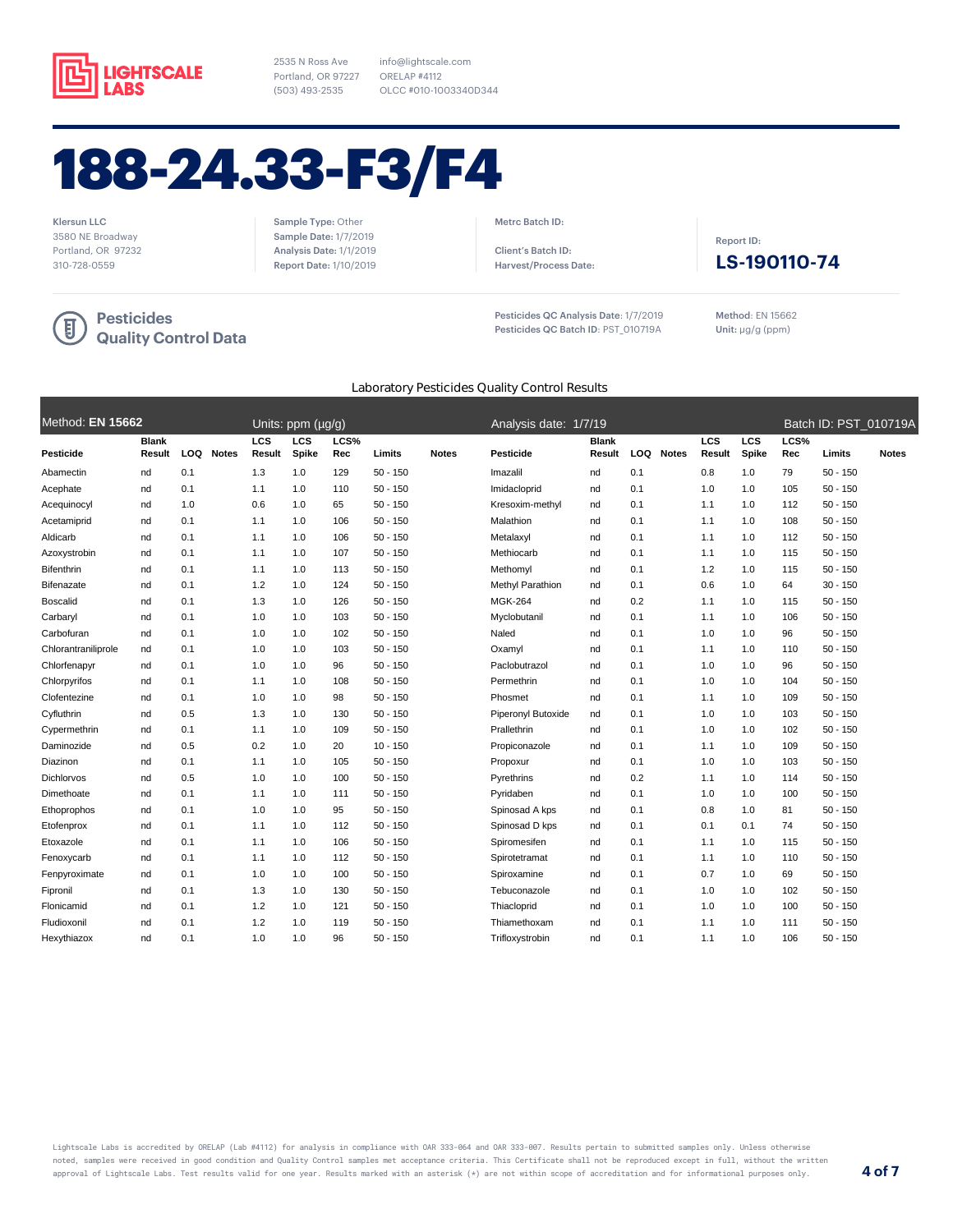

2535 N Ross Ave Portland, OR 97227 ORELAP #4112 (503) 493-2535

info@lightscale.com OLCC #010-1003340D344

## 188-24.33-F3/F4

Klersun LLC 3580 NE Broadway Portland, OR 97232 310-728-0559

Sample Type: Other Sample Date: 1/7/2019 Analysis Date: 1/1/2019 Report Date: 1/10/2019 Metrc Batch ID:

Client's Batch ID: Harvest/Process Date:



| <b>Residual Solvents</b><br><b>Sample Data</b> |                    | Solvents Analysis Date: 1/8/2019<br>Solvents Batch ID: RES_010719A | Method: EPA 5021A<br>Unit: $\mu$ g/g (ppm) | Pass $\odot$ |                          |               |
|------------------------------------------------|--------------------|--------------------------------------------------------------------|--------------------------------------------|--------------|--------------------------|---------------|
| Analyte                                        | <b>TFZ-GNP-ZHW</b> | RPD (%)                                                            | Limits                                     | LOQ          | <b>Notes</b>             | <b>Status</b> |
| 1,4-Dioxane                                    | $<$ LOQ            | 0.00                                                               | 380.0                                      | 50.0         | ÷                        | Pass          |
| 2-Butanol                                      | $<$ LOQ            | 0.00                                                               | 5000.0                                     | 50.0         | $\overline{\phantom{a}}$ | Pass          |
| 2-Ethoxyethanol                                | $<$ LOQ            | 0.00                                                               | 160.0                                      | 50.0         |                          | Pass          |
| Acetone                                        | $<$ LOQ            | 0.00                                                               | 5000.0                                     | 50.0         | ٠                        | Pass          |
| Acetonitrile                                   | $<$ LOQ            | 0.00                                                               | 410.0                                      | 50.0         | ٠                        | Pass          |
| <b>Benzene</b>                                 | $<$ LOQ            | 0.00                                                               | 2.0                                        | 2.0          |                          | Pass          |
| <b>Butanes</b>                                 | $<$ LOQ            | 0.00                                                               | 5000.0                                     | 50.0         | ٠                        | Pass          |
| Cumene                                         | $<$ LOQ            | 0.00                                                               | 70.0                                       | 50.0         |                          | Pass          |
| Cyclohexane                                    | $<$ LOQ            | 0.00                                                               | 3880.0                                     | 50.0         | ٠                        | Pass          |
| Ethyl Acetate                                  | $<$ LOQ            | 0.00                                                               | 5000.0                                     | 50.0         | ٠                        | Pass          |
| Ethyl Ether                                    | $<$ LOQ            | 0.00                                                               | 5000.0                                     | 50.0         |                          | Pass          |
| Ethylene Glycol                                | $<$ LOQ            | 0.00                                                               | 620.0                                      | 250.0        | ÷                        | Pass          |
| Ethylene Oxide                                 | $<$ LOQ            | 0.00                                                               | 50.0                                       | 50.0         | ÷                        | Pass          |
| Heptane                                        | $<$ LOQ            | 0.00                                                               | 5000.0                                     | 50.0         |                          | Pass          |
| Hexanes                                        | $<$ LOQ            | 0.00                                                               | 290.0                                      | 50.0         | ٠                        | Pass          |
| Isopropanol (2-Propanol)                       | $<$ LOQ            | 0.00                                                               | 5000.0                                     | 50.0         | ٠                        | Pass          |
| Isopropyl Acetate                              | $<$ LOQ            | 0.00                                                               | 5000.0                                     | 50.0         |                          | Pass          |
| Methanol                                       | $<$ LOQ            | 0.00                                                               | 3000.0                                     | 50.0         | ٠                        | Pass          |
| Dichloromethane                                | $<$ LOQ            | 0.00                                                               | 600.0                                      | 50.0         | ٠                        | Pass          |
| Pentanes                                       | $<$ LOQ            | 0.00                                                               | 5000.0                                     | 50.0         |                          | Pass          |
| Propane                                        | $<$ LOQ            | 0.00                                                               | 5000.0                                     | 50.0         | $\overline{\phantom{a}}$ | Pass          |
| Tetrahydrofuran                                | $<$ LOQ            | 0.00                                                               | 720.0                                      | 50.0         | ÷                        | Pass          |
| Toluene                                        | $<$ LOQ            | 0.00                                                               | 890.0                                      | 50.0         |                          | Pass          |
| Xylenes                                        | $<$ LOQ            | 0.00                                                               | 2170.0                                     | 50.0         | ٠                        | Pass          |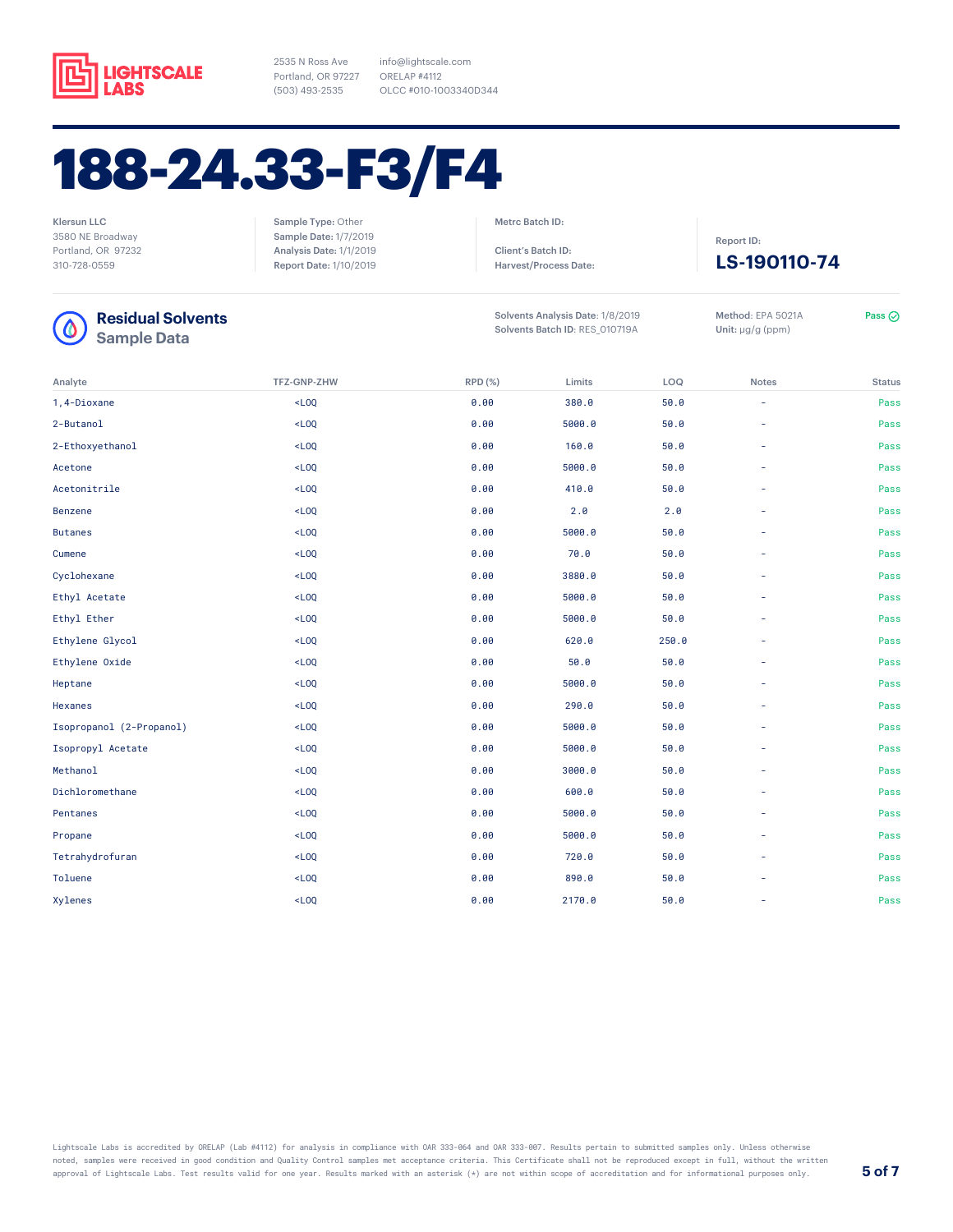

info@lightscale.com ORELAP #4112 OLCC #010-1003340D344

# 188-24.33-F3/F4

Klersun LLC 3580 NE Broadway Portland, OR 97232 310-728-0559

### **Residual Solvents Quality Control Data**

Sample Type: Other Sample Date: 1/7/2019 Analysis Date: 1/1/2019 Report Date: 1/10/2019 Metrc Batch ID:

Client's Batch ID: Harvest/Process Date:

Solvents QC Analysis Date: 1/8/2019 Solvents QC Batch ID: RES\_010719A

Method: EPA 5021A Unit: μg/g (ppm)

**LS-190110-74**

Report ID:

Laboratory Residual Solvent Quality Control Results

| Method: EPA 5021A                 |                                                                                                                            |                    | Units: ug/mL |                   |                  |                 |            | Batch ID: RES_010719A |
|-----------------------------------|----------------------------------------------------------------------------------------------------------------------------|--------------------|--------------|-------------------|------------------|-----------------|------------|-----------------------|
| <b>Matrix Blank / LCS Results</b> |                                                                                                                            |                    |              |                   |                  |                 |            |                       |
| Analyte                           | <b>Blank Result</b>                                                                                                        | <b>Blank Limit</b> | <b>Notes</b> | <b>LCS Result</b> | <b>LCS Spike</b> | <b>LCS% Rec</b> | Limits     | <b>Notes</b>          |
| 1,4-Dioxane                       | $<$ LOQ                                                                                                                    | 50                 |              | 1098              | 1000             | 110             | 70 - 130   |                       |
| 2-Butanol                         | $<$ LOQ                                                                                                                    | 50                 |              | 1247              | 1000             | 125             | 70 - 130   |                       |
| 2-Ethoxyethanol                   | <loq< td=""><td>50</td><td></td><td>989</td><td>1000</td><td>99</td><td><math>70 - 130</math></td><td></td></loq<>         | 50                 |              | 989               | 1000             | 99              | $70 - 130$ |                       |
| Acetone                           | $<$ LOQ                                                                                                                    | 50                 |              | 1024              | 1000             | 102             | 70 - 130   |                       |
| Acetonitrile                      | <loq< td=""><td>50</td><td></td><td>1257</td><td>1000</td><td>126</td><td>70 - 130</td><td></td></loq<>                    | 50                 |              | 1257              | 1000             | 126             | 70 - 130   |                       |
| Benzene                           | <loq< td=""><td><math>\overline{2}</math></td><td></td><td>22</td><td>20</td><td>110</td><td>70 - 130</td><td></td></loq<> | $\overline{2}$     |              | 22                | 20               | 110             | 70 - 130   |                       |
| <b>Butanes</b>                    |                                                                                                                            |                    |              |                   |                  |                 |            |                       |
| Butane                            | < LOQ                                                                                                                      | 50                 |              | 1178              | 1000             | 118             | 70 - 130   |                       |
| Isobutane                         | <loq< td=""><td>50</td><td></td><td>1215</td><td>1000</td><td>122</td><td>70 - 130</td><td></td></loq<>                    | 50                 |              | 1215              | 1000             | 122             | 70 - 130   |                       |
| Cyclohexane                       | <loq< td=""><td>50</td><td></td><td>1008</td><td>1000</td><td>101</td><td>70 - 130</td><td></td></loq<>                    | 50                 |              | 1008              | 1000             | 101             | 70 - 130   |                       |
| Ethyl acetate                     | <loq< td=""><td>50</td><td></td><td>1238</td><td>1000</td><td>124</td><td>70 - 130</td><td></td></loq<>                    | 50                 |              | 1238              | 1000             | 124             | 70 - 130   |                       |
| Ethyl ether                       | $<$ LOQ                                                                                                                    | 50                 |              | 956               | 1000             | 96              | 70 - 130   |                       |
| Ethylbenzene                      | $<$ LOQ                                                                                                                    | 50                 |              | 1238              | 1000             | 124             | 70 - 130   |                       |
| Ethylene glycol                   | <loq< td=""><td>250</td><td></td><td>823</td><td>1000</td><td>82</td><td>70 - 130</td><td></td></loq<>                     | 250                |              | 823               | 1000             | 82              | 70 - 130   |                       |
| Ethylene oxide                    | <loq< td=""><td>50</td><td></td><td>1193</td><td>1000</td><td>119</td><td>70 - 130</td><td></td></loq<>                    | 50                 |              | 1193              | 1000             | 119             | 70 - 130   |                       |
| Heptane                           | $<$ LOQ                                                                                                                    | 50                 |              | 1248              | 1000             | 125             | 70 - 130   |                       |
| Hexanes                           |                                                                                                                            |                    |              |                   |                  |                 |            |                       |
| n-Hexane                          | <loq< td=""><td>50</td><td></td><td>987</td><td>1000</td><td>99</td><td>70 - 130</td><td></td></loq<>                      | 50                 |              | 987               | 1000             | 99              | 70 - 130   |                       |
| 2-Methylpentane                   | <loq< td=""><td>50</td><td></td><td>1245</td><td>1000</td><td>124</td><td>70 - 130</td><td></td></loq<>                    | 50                 |              | 1245              | 1000             | 124             | 70 - 130   |                       |
| 3-Methylpentane                   | $<$ LOQ                                                                                                                    | 50                 |              | 1008              | 1000             | 101             | 70 - 130   |                       |
| 2,2-Dimethylbutane                | < LOQ                                                                                                                      | 50                 |              | 1184              | 1000             | 118             | 70 - 130   |                       |
| 2,3-Dimethylbutane                | <loq< td=""><td>50</td><td></td><td>1200</td><td>1000</td><td>120</td><td>70 - 130</td><td></td></loq<>                    | 50                 |              | 1200              | 1000             | 120             | 70 - 130   |                       |
| Isopropanol                       | $<$ LOQ                                                                                                                    | 50                 |              | 1211              | 1000             | 121             | 70 - 130   |                       |
| Isopropyl acetate                 | $<$ LOQ                                                                                                                    | 50                 |              | 1251              | 1000             | 125             | 70 - 130   |                       |
| Cumene                            | $<$ LOQ                                                                                                                    | 50                 |              | 1226              | 1000             | 123             | 70 - 130   |                       |
| Methanol                          | <loq< td=""><td>50</td><td></td><td>925</td><td>1000</td><td>93</td><td>70 - 130</td><td></td></loq<>                      | 50                 |              | 925               | 1000             | 93              | 70 - 130   |                       |
| Dichloromethane                   | $<$ LOQ                                                                                                                    | 50                 |              | 1125              | 1000             | 112             | 70 - 130   |                       |
| Pentanes                          |                                                                                                                            |                    |              |                   |                  |                 |            |                       |
| Pentane                           | <loq< td=""><td>50</td><td></td><td>1262</td><td>1000</td><td>126</td><td>70 - 130</td><td></td></loq<>                    | 50                 |              | 1262              | 1000             | 126             | 70 - 130   |                       |
| Isopentane                        | <loq< td=""><td>50</td><td></td><td>1254</td><td>1000</td><td>125</td><td>70 - 130</td><td></td></loq<>                    | 50                 |              | 1254              | 1000             | 125             | 70 - 130   |                       |
| Neopentane                        | <loq< td=""><td>50</td><td></td><td>1012</td><td>1000</td><td>101</td><td>70 - 130</td><td></td></loq<>                    | 50                 |              | 1012              | 1000             | 101             | 70 - 130   |                       |
| Propane                           | $<$ LOQ                                                                                                                    | 50                 |              | 1002              | 1000             | 100             | 70 - 130   |                       |
| Tetrahydrofuran                   | $<$ LOQ                                                                                                                    | 50                 |              | 1259              | 1000             | 126             | 70 - 130   |                       |
| Toluene                           | $<$ LOQ                                                                                                                    | 50                 |              | 1083              | 1000             | 108             | 70 - 130   |                       |
| Xylenes                           |                                                                                                                            |                    |              |                   |                  |                 |            |                       |
| m-Xylene                          | $<$ LOQ                                                                                                                    | 50                 |              | 1253              | 1000             | 125             | 70 - 130   |                       |
| o/p-Xylene                        | $<$ LOQ                                                                                                                    | 50                 |              | 2498              | 2000             | 125             | 70 - 130   |                       |

Lightscale Labs is accredited by ORELAP (Lab #4112) for analysis in compliance with OAR 333-064 and OAR 333-007. Results pertain to submitted samples only. Unless otherwise noted, samples were received in good condition and Quality Control samples met acceptance criteria. This Certificate shall not be reproduced except in full, without the written approval of Lightscale Labs. Test results valid for one year. Results marked with an asterisk (\*) are not within scope of accreditation and for informational purposes only. **6 of 7**